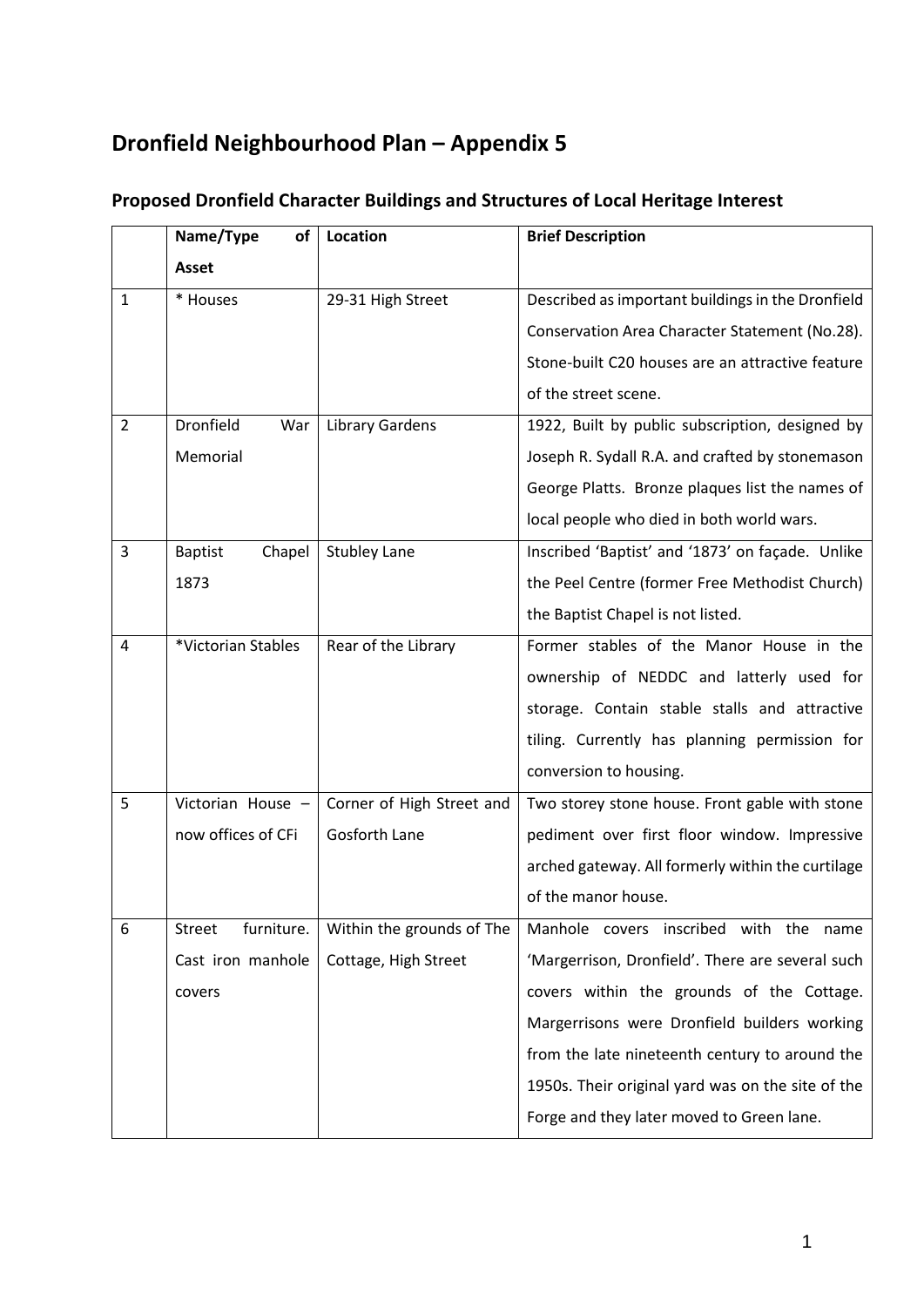| $\overline{7}$ | Street furniture -           | example,<br>Victoria<br>For  | Original cast iron street signs are found invarious |
|----------------|------------------------------|------------------------------|-----------------------------------------------------|
|                | Victorian<br>street          | Street on wall of the        | parts of the town. The Stoops Yard name plate       |
|                | signs                        | Victoria pub.                | mounted on the wall of the Blue Stoops at the       |
|                |                              | Stubley<br>Lane<br>the<br>on | entrance of this former yard occupied until the     |
|                |                              | Stubley Lane side of the     | mid-20C by up to 8 cottages. Such yards were a      |
|                |                              | Victoria pub.                | feature of High Street from the mid 19C and at      |
|                |                              | West Street, high of the     | their peak housed several hundred people.           |
|                |                              | wall of the first house.     |                                                     |
|                |                              | Soaper Lane mounted on a     |                                                     |
|                |                              | building at the junction     |                                                     |
|                |                              | with High Street.            |                                                     |
|                |                              | Hill Top Road, mounted on    |                                                     |
|                |                              | cottage at the junction      |                                                     |
|                |                              | with Salisbury Road.         |                                                     |
|                |                              |                              |                                                     |
| 8              | $*$ C18<br>Century           | Nos 3 and 4 Chapel Yard (    | Former Friends meeting house later used as a        |
|                | House                        | High Street)                 | Methodist chapel, hence Chapel Yard. (No. 37 in     |
|                |                              |                              | Character Statement list of important buildings)    |
| 9              | *Town Hall, 1862/3           | <b>High Street</b>           | No.39 in Character Statement. Built for the Local   |
|                |                              |                              | Board of Health following its formation in 1862     |
| 10             | *Taylor's<br><b>Building</b> | High Street/Church Street    | No. 40 in the Character Statement. These two        |
|                | 1877                         |                              | buildings along with the former Shentall's shop     |
|                |                              |                              | below the Taylor building are a prominent           |
|                |                              |                              | feature of this part of the town and continue on    |
|                |                              |                              | their upper floors to provide accommodation for     |
|                |                              |                              | entertainment<br>activities.<br>They<br>both<br>are |
|                |                              |                              | significant in marking Dronfield' emergence as a    |
|                |                              |                              | town in the late C19.                               |
| 11             | Shop                         | Fishers, High Street         | This has been a butcher's shop since the early      |
|                |                              |                              | C18 and at least from 1878 has been in the hands    |
|                |                              |                              | of the Fisher family. Timbers reputedly date to     |
|                |                              |                              | the early C 18.                                     |
| 12             | Wall and window              | At the rear of Coffee        | Perhaps a remaining wall the former tithe barn      |
|                | of former barn.              | Central, High Street.        | now the site of the Church Hall.                    |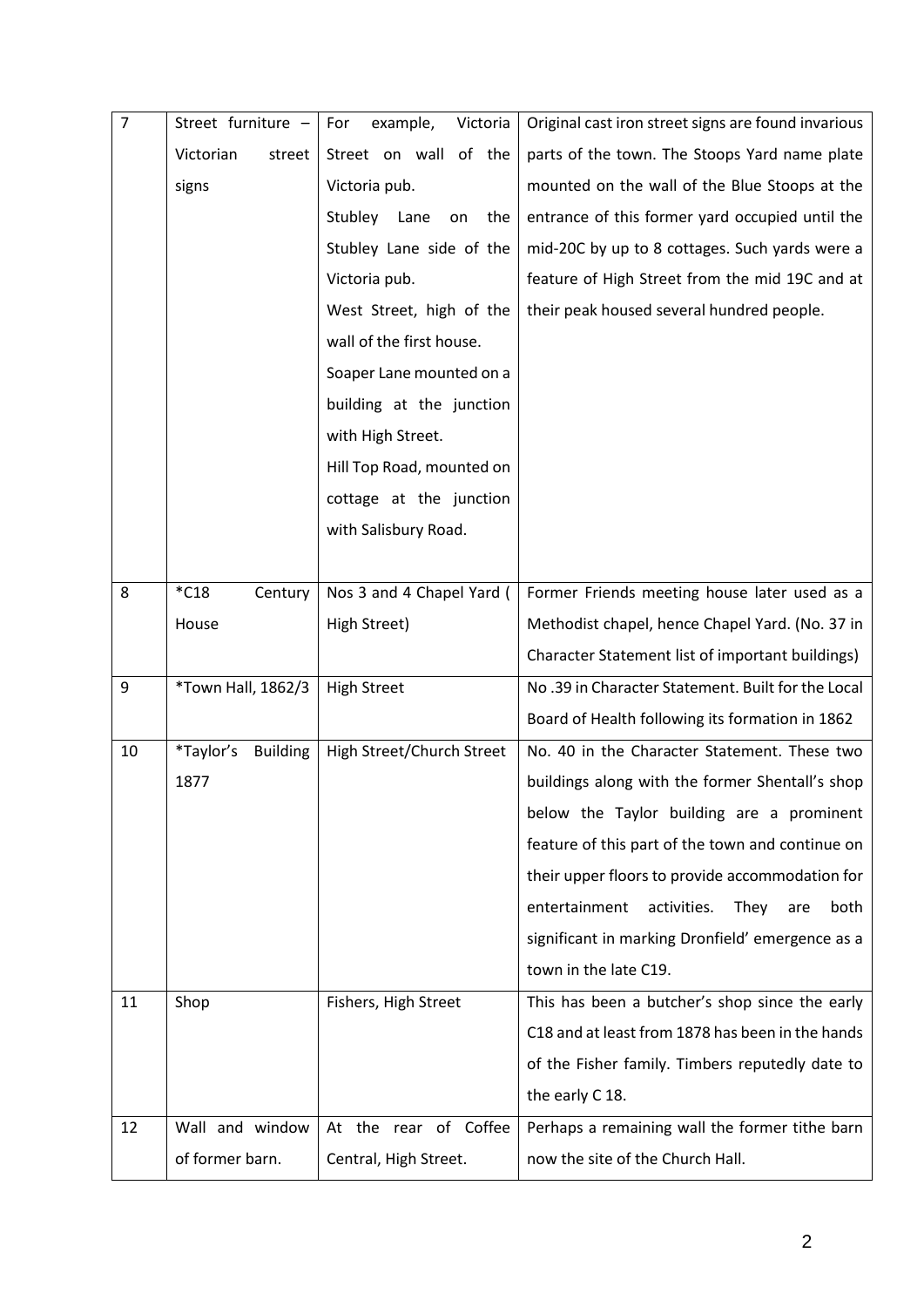| 13 | Ornamental                | Above steps to Parish       | Attractive wrought iron arch perhaps locally       |
|----|---------------------------|-----------------------------|----------------------------------------------------|
|    | Ironwork                  | Church, Church Street       | made.                                              |
| 14 | Dr. Fletcher grave,       | Dronfield Parish Church,    | Recently restored by the Civic Society. Dr.        |
|    |                           | North Side of grave yard    | Fletcher was a generous benefactor to the town     |
|    |                           |                             | including gifts of the Manor House (Library) and   |
|    |                           |                             | the Grange. He also donated the land for           |
|    |                           |                             | Dronfield's first council houses, Fletcher Avenue. |
| 15 | *The Forge                | Church Street and<br>Lea    | Former foundry of W.H. Butler and sons who         |
|    |                           | Road                        | incorporated former cottages on Lea Road and a     |
|    |                           |                             | former shop on the corner of Church Street and     |
|    |                           |                             | Lea Road into their premises. Conversion to        |
|    |                           |                             | shops in 1998 revealed a timber box-framed         |
|    |                           |                             | building dating from 1526/7 adjacent to the        |
|    |                           |                             | Church Yard. Listed as important buildings, 51,    |
|    |                           |                             | 52 and 53 in the Character Statement.              |
| 16 | *Chapel                   | The Oaks Christian Centre,  | Opened in 1861 replacing an earlier chapel of      |
|    |                           | Lea Road                    | 1812 this was Dronfield's Independent Chapel. It   |
|    |                           |                             | contains some original interior features           |
| 17 | *Bank                     | 24 Lea Road                 | Currently the RBS bank. The building has an        |
|    |                           |                             | almost identical doorway as the Manse. Opened      |
|    |                           |                             | as Dronfield's first bank in 1873                  |
| 18 | <b>Victorian Cottages</b> | The Knott, Lea Road         | Attractive cottages in two groups.                 |
| 19 | *Mid-nineteenth           | Fanshawe House,             | Formerly the public bath and wash house            |
|    | century brick-built       | Fanshawe Bank               |                                                    |
|    | house.                    |                             |                                                    |
| 20 | *Stone-built              | South<br>View<br>Cottage,   | Two storey early nineteenth century House.         |
|    | nineteenth century        | Fanshawe Bank.              |                                                    |
|    | House                     |                             |                                                    |
| 21 | Farm and buildings        | Fanshawe Bank Farm          | Two storey farmhouse c. 1858                       |
| 22 | Former<br>hatter's        | <b>Brookside</b><br>Cottage | The probable home and workshop of Joseph           |
|    | workshop<br>and           | (formerly Bath Cottage)     | Jenkinson, hatter. (See 'The Diary of Joseph       |
|    | cottage                   | Fanshawe Bank               | Jenkinson of Dronfield 1833-43, Kathleen M.        |
|    |                           |                             | Battye, 1987)                                      |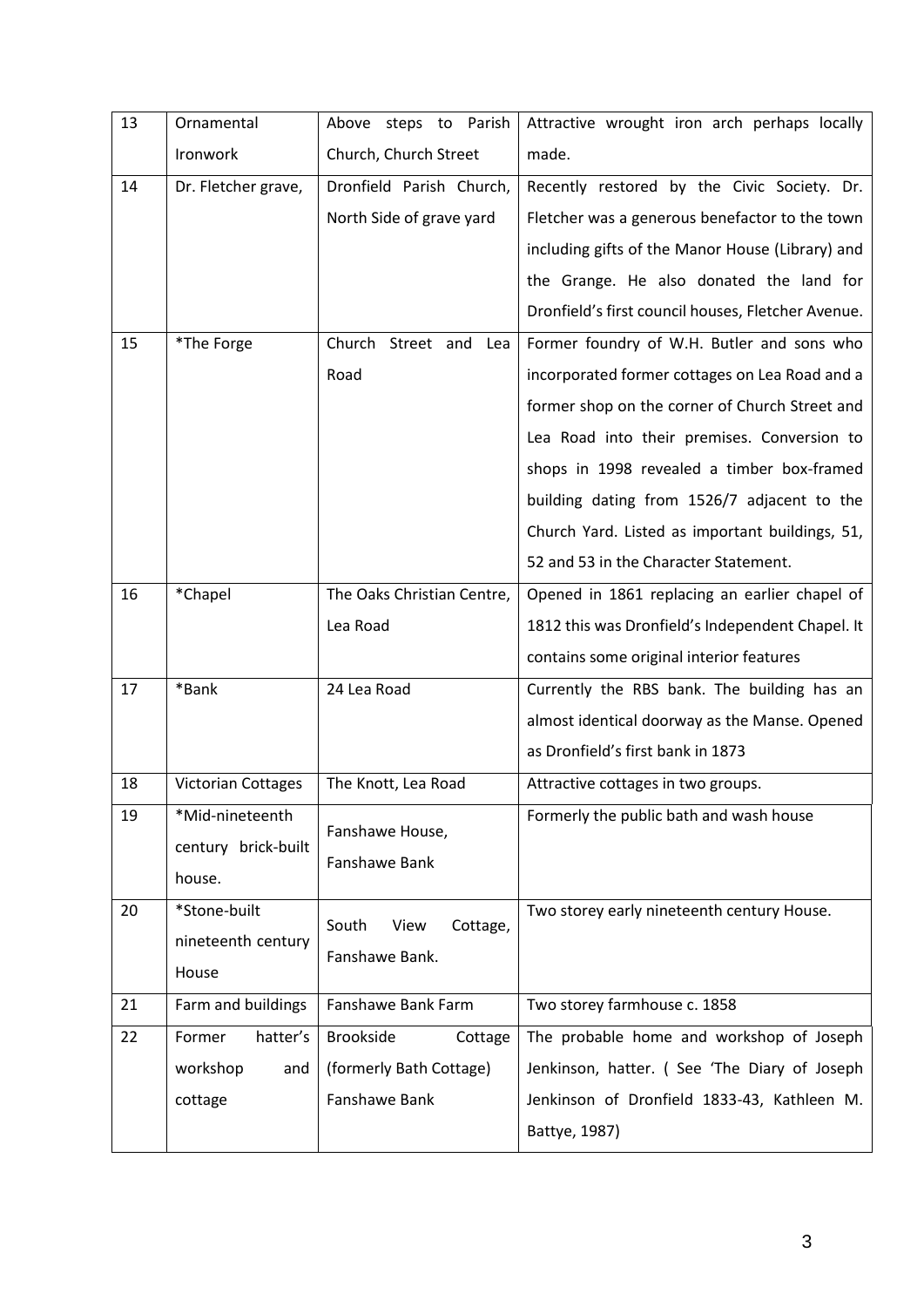| 23 | Dronfield<br>Junior   | School Lane, Dronfield   | Neo-Gothic stone building with decorated                                  |
|----|-----------------------|--------------------------|---------------------------------------------------------------------------|
|    | School,<br>Former     |                          | mullions, gables and bell tower. Architects                               |
|    | Cross Lanes Board     |                          | Flockton and Abbot of Sheffield.                                          |
|    | School 1875           |                          |                                                                           |
| 24 | Council<br>Houses,    | <b>Fletcher Avenue</b>   | Dronfield's first council houses 1925. Named                              |
|    | 1925                  |                          | after Dr. Fletcher who was a councillor on the                            |
|    |                       |                          | UDC at the time and a benefactor to the Town.                             |
|    |                       |                          | Built following national legislation relating to                          |
|    |                       |                          | housing the working classes.                                              |
| 25 | <b>Police Station</b> | Lea Road/Cross Lane      | Former Police station, now flats,                                         |
| 26 | Dronfield             | Cemetery Road            | chapels<br>Anglican<br>Two<br>mortuary<br>$\overline{\phantom{m}}$<br>and |
|    | Cemetery 1877         |                          | Independent. Architects Flockton and Abbot,                               |
|    |                       |                          | Sheffield                                                                 |
| 27 | <b>Public House</b>   | The White Swan           | An important historic coaching Inn on the                                 |
|    |                       |                          | Turnpike Roads. A range of buildings of various                           |
|    |                       |                          | ages including a coach house. Mentioned in 1722                           |
|    |                       |                          | and used as a meeting place by political groups                           |
|    |                       |                          | in the nineteenth century (see Diary of Joseph                            |
|    |                       |                          | Jenkinson)                                                                |
| 28 | *Victorian Houses     | 60-68 Chesterfield Road  | Mid C19 terrrace of 5 houses on 'The Landing'.                            |
|    |                       |                          | Adjacent two dwellings (formerly a single house)                          |
|    |                       |                          | between the terrace and the site of the old                               |
|    |                       |                          | cinema is an earlier date, possibly C18.                                  |
| 29 | Alley or Jennell      | To the rear of the White | An important remnant of Old Dronfield.                                    |
|    |                       | Swan between Lea Road    |                                                                           |
|    |                       | and The Landing.         |                                                                           |
| 30 | *Victorian house      | 113 Chesterfield Road    | Two storey 19 <sup>th</sup> century semi-detached house                   |
|    |                       |                          |                                                                           |
| 31 | *Mid C19 House        | 105 Chesterfield Road    | Coal Measures sandstone, central doorway,                                 |
|    |                       |                          | flanked by sash windows. Iron railings to street                          |
|    |                       |                          | side.                                                                     |
| 32 | *Dronfield<br>Henry   | Sheffield Road           | Architects Flockton and Abbot. Elizabethan style                          |
|    | Fanshawe<br>School    |                          | with Dutch gables and a bell tower. Mullion and                           |
|    | 1867                  |                          | transomed windows, one with stained glass.                                |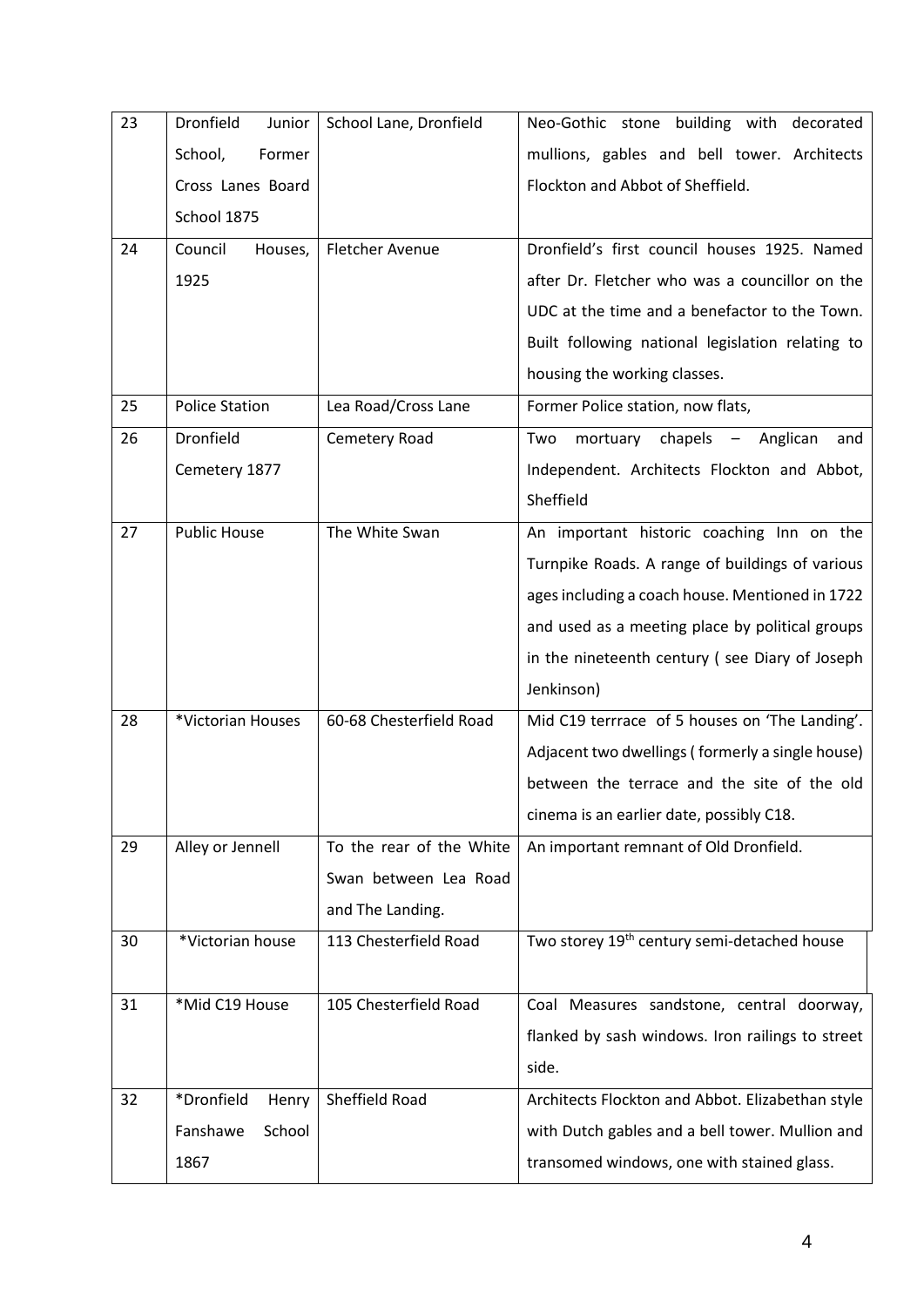| 33 | *House<br>west of        | Dronfield Henry Fanshawe     | Two storey nineteenth century house.               |
|----|--------------------------|------------------------------|----------------------------------------------------|
|    | Henry<br>main            | School                       |                                                    |
|    | Fanshawe building.       |                              |                                                    |
| 34 | *Victorian building      | Princess Buildings, 49-55    | Named after Princess Alexandra and marked a        |
|    |                          | Chesterfield Road            | stage in the expansion of the Victorian town       |
|    |                          | 1873                         | following the coming of the railway in 1870 and    |
|    |                          |                              | housed drapers, printers and high class grocers    |
|    |                          |                              | in Dronfield's first purpose-built shops with      |
|    |                          |                              | some original C19 features.                        |
| 35 | Public<br>*Former        | Simply<br>Chinese, former    | c. 1677 with later additions. Altered when         |
|    | House                    | Rock Tavern, Chesterfield    | converted to Chinese restaurant.                   |
|    |                          | Road.                        |                                                    |
| 36 | <b>Stone Arch</b>        | In Lucas Gardens, Sheffield  | Lucas arch, all that remains of the former Lucas   |
|    |                          | Road                         | malleable iron foundry established in 1790 and     |
|    |                          |                              | closed in 1971. Arch inscribed with brief history  |
|    |                          |                              | of the site.                                       |
| 37 | John's<br>St,            | Former Local Board Office    | Note key stone date over the arch, 1873, initials  |
|    | Ambulance Brigade        | and stores Chesterfield      | H.S. refer to Henry Silcock who was a local sickle |
|    |                          | Road.                        | maker. Old fire palces in the yard behind contain  |
|    |                          |                              | gravestone of Martha, wife of Henry Silcock,       |
|    |                          |                              | 1848.                                              |
| 38 | Steps and cast iron      | Sheffield<br>from<br>Leading | Historic footway. Iron handrails and posts         |
|    | rail                     | Road to Holborn Avenue       | probably manufactured locally. (see reference in   |
|    |                          |                              | 'Derbyshire Detail and Character', Joyce, Michell  |
|    |                          |                              | and Williams, 1996)                                |
| 39 | <b>Foundry Crucibles</b> | Wall adjacent to Steps       | Crucibles used in foundries were often disposed    |
|    |                          | from<br>Sheffield<br>leading | of by using them as walling material. These        |
|    |                          | Road to Holborn Avenue.      | probably came from one of the Lucas factories      |
|    |                          |                              | across the road.                                   |
| 40 | Dronfield<br>Former      | Dronfield<br>Main<br>Road,   | Neo-Gothic. Architects Flockton and Abbot.         |
|    | Woodhouse Board          | Woodhouse                    |                                                    |
|    | School,<br>now<br>a      |                              |                                                    |
|    | nursing home.            |                              |                                                    |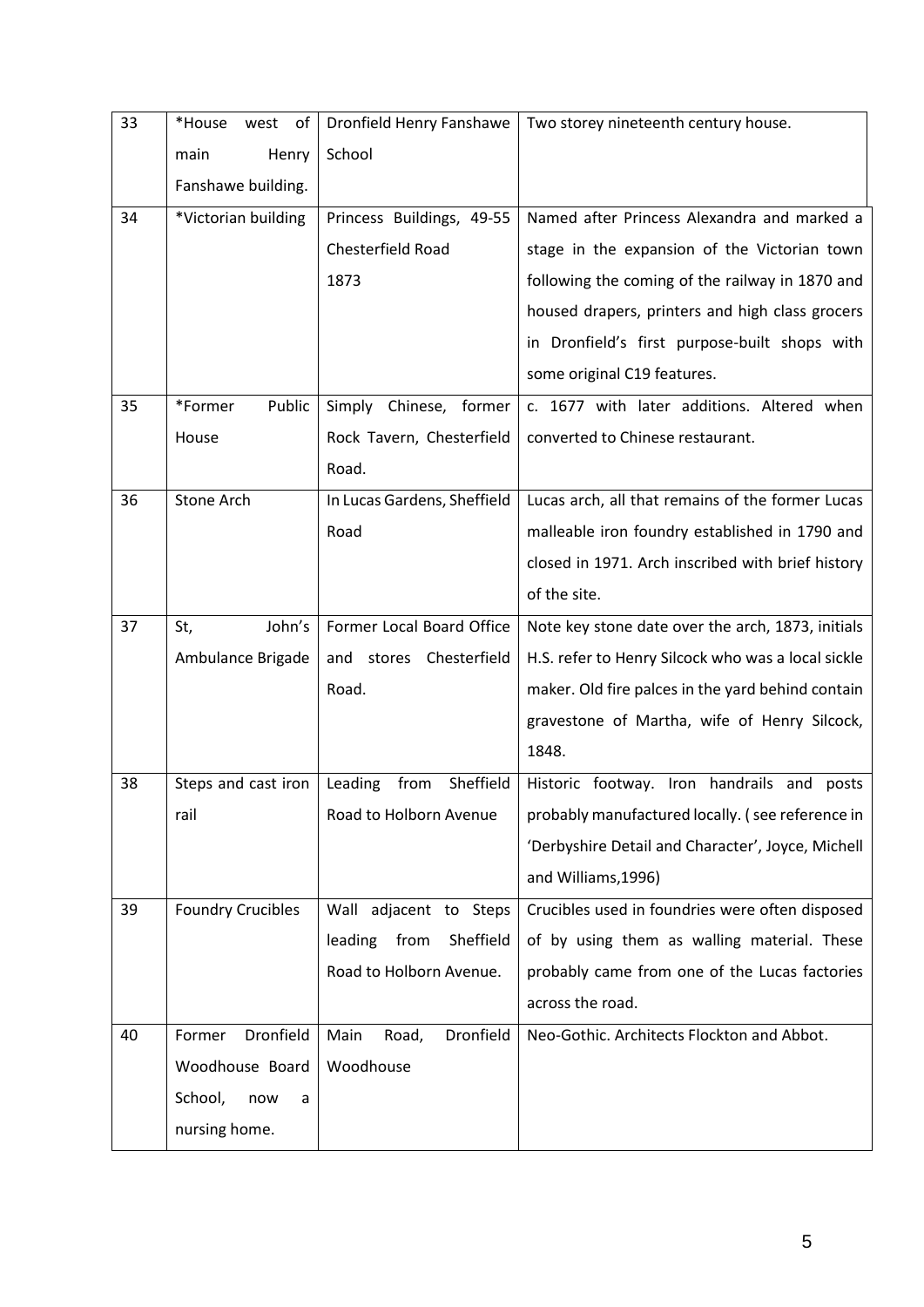| 41   | Dronfield Freehold          | Hartington (no. 41), Cecil,  | The Dronfield Freehold Land Society was formed    |
|------|-----------------------------|------------------------------|---------------------------------------------------|
|      | Land<br>Society             | Egerton, Alexander and       | around 1872 with the aim of developing 140        |
|      | Estates 1876 -              | Fanshawe Roads.              | plots in the Hartington Road area and more on     |
|      |                             | Scarsdale Road (no. 42)      | Scarsdale Road and Hallowes Lane. Freehold        |
|      |                             |                              | Land Societies were developed to enable           |
|      |                             |                              | working people to gain the vote attached to       |
|      |                             |                              | property rights.                                  |
| 43,  | Telephone<br>K <sub>6</sub> | Two restored by Dronfield    | The K6 was designed by Sir Giles Gilbert Scott to |
| 44 & | <b>Boxes</b>                | Civic Society. One at the    | commemorate the<br>Silver<br>Jubilee of the       |
| 45   |                             | junction of Stone Road       | coronation of King George V in 1935. Some         |
|      |                             | and Eckington Road Coal      | 60,000 examples were installed across Britain,    |
|      |                             | Aston and the other at       | which is why the K6 has come to represent the     |
|      |                             | Junction of Oakhill Road     | red Telephone Box. Over 11,000 K6s remain and     |
|      |                             | Falcon<br>Road<br>and        | they are the most visible examples of the eight   |
|      |                             | Dronfield. One unrestored    | kiosk types.                                      |
|      |                             | on Holmesdale Road by        |                                                   |
|      |                             | the shops.                   |                                                   |
| 46   | *Cottage,<br>former         | <b>Top Cottage Mill Lane</b> | Two storey nineteenth century house, formerly     |
|      | public house. (no.          |                              | the Tap public house.                             |
|      | Character<br>in<br>13       |                              |                                                   |
|      | Statement)                  |                              |                                                   |
| 47   | Mill<br>Nature<br>Lane      | Mill Lane                    | Recently restored nature area and important       |
|      | area and site of            |                              | industrial history site. Damstead works was one   |
|      | Damstead Works.             |                              | of six water powered sites on the Drone in        |
|      |                             |                              |                                                   |
|      |                             |                              | Dronfield. First recorded as Damstead in 1633     |
|      |                             |                              | the nineteenth century works belonged to          |
|      |                             |                              | George Ward and Co. manufacturers of spindles     |
|      |                             |                              | and flyers. The concrete and stone housing for    |
|      |                             |                              | the beam engine is still in place. The works      |
|      |                             |                              | featured in the Sheffield outrages when           |
|      |                             |                              | gunpowder was dropped down the chimney in         |